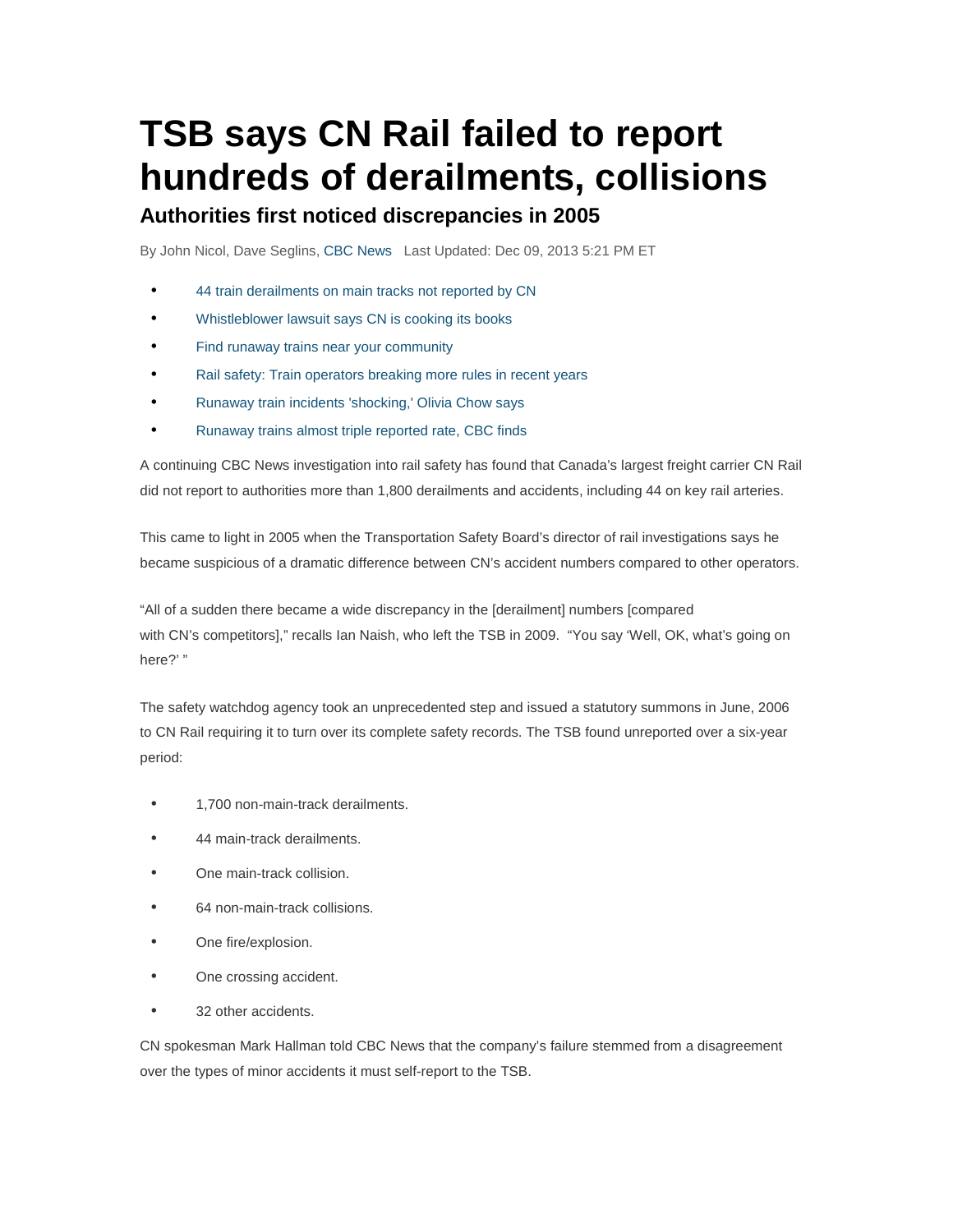"At no time did CN attempt to hide or under-report accidents," Hallman said. "Following a series of discussions, CN and the TSB reached agreement on an interpretation for reportable equipment and track damage."

## **An 'artificial' increase: CN**

The first TSB discussions on CN's reporting took place in September 2005. Naish told CBC News he "was not happy at all with someone from industry telling me what should be reported and what should not be reported."

The TSB sent a strongly worded letter in April, 2006, laying out the importance of including all CN accident occurrences in the national rail safety database for trend analysis to prevent major accidents.

"We need to have insights into circumstances where something has gone wrong, even if there has been no substantial damage, injury or loss of life, so that trends can be detected and appropriate safety action considered," wrote TSB's David Kinsman on April 20, 2006.

Ed Harris, CN's executive vice-president of operation, responded by saying the TSB's reporting criterion was subjective — it didn't demand all derailments be reported, only those that "sustain damage that affects safe operation." He encouraged the TSB to begin work revising its reporting regulations.

CN insisted it reported its derailments and collisions the same way since the early 1990s, and to re-report subject to TSB demands would lead to an increase in their accident numbers.

"This would put us in a position of having to defend to the media and public, an artificial increase in reportable accidents solely based on a perceived need and interpretation change by the TSB," added Harris.

#### • **MAP | 44 train derailments on main tracks not reported by CN**

#### • **Read CN's response & TSB's response at the bottom of this article**

The summons, issued a month later, elicited numbers that even surprised Naish, who feels that all of them should have been reported in the first place.

While many of the unreported accidents were inside rail yards and were minor, some involved damaged rail cars, locomotives and track, including a 2005 derailment of a car on a main track near Fort Langley, B.C. that broke 11 rails and a damaged a switch. In 2002, seven cars derailed at a Toronto-area CN yard destroying a rail switch and damaging 110 metres of rail.

### **'Numbers matter': Chow**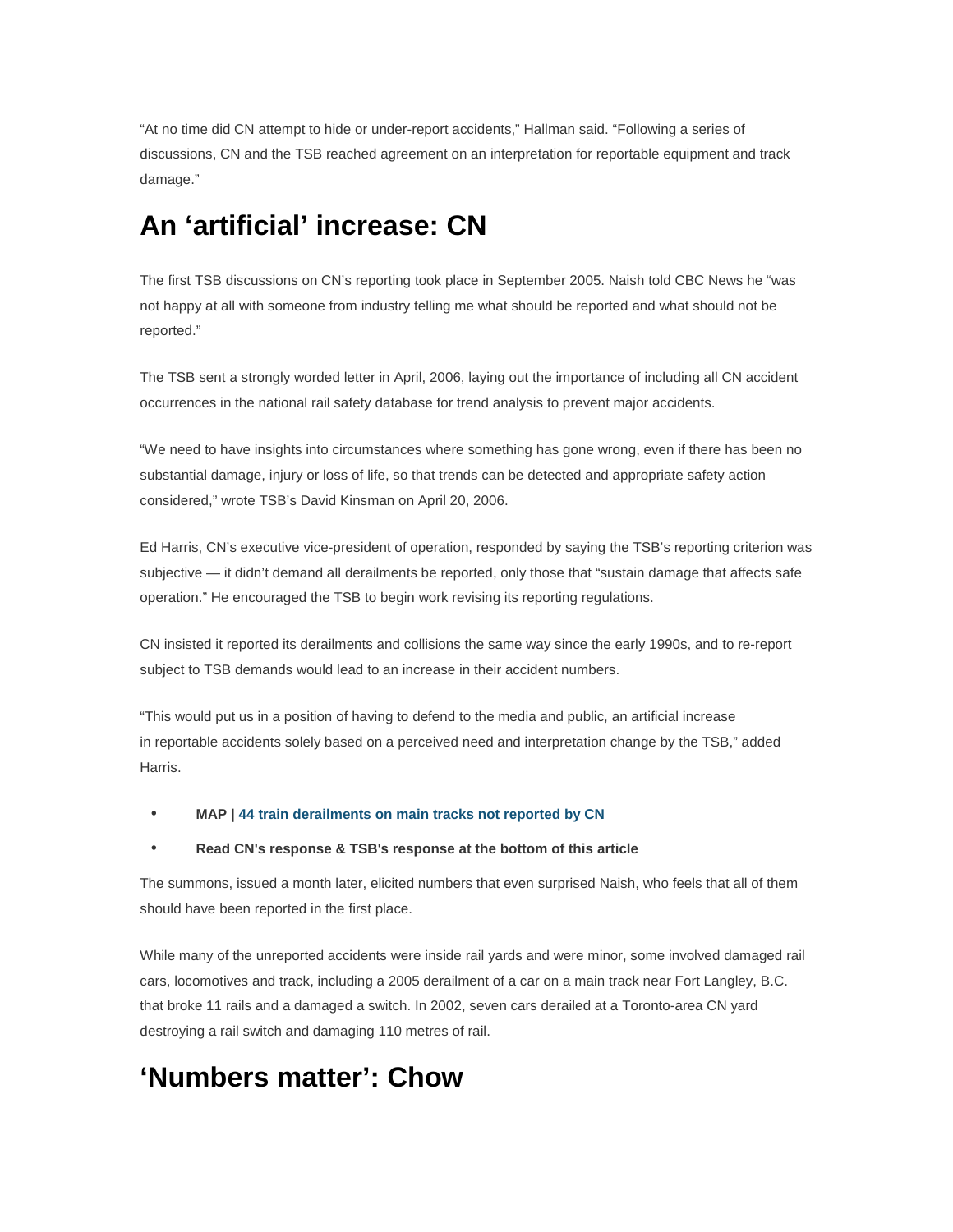The TSB entered the new CN data into its internal database but never publicly revealed, nor sanctioned CN, for its years of under-reporting.

 "If there's no consequence from hiding the truth, why wouldn't companies continue to hide?" Olivia Chow, federal NDP transport critic told CBC News after reviewing CN's records.

"I think we need to know, from 2007 on, to now, are there other accidents, especially derailments that Canadians need to know about," Chow said questioning the continuing drop in all kinds of derailments in the TSB's current data, which relies on 'self-reporting' by rail companies.

Naish, who now works as a consultant, believes that CN's system of bonuses and rewards could influence the reporting of lower accident rates.

"I think the rewards system is 'the less accidents you report, the better'," said Naish, but that's "not the way it should be in an optimal safety culture."

Amin Mawani, an associate professor at York University's Schulich School of Business, reviewed public documents detailing CN's bonus structure.

"Senior management has clear incentives to reduce actual safety violations," said Mawani. "In the short run, there may be some incentive to under-report safety violations with the hope that such problems can be fixed before customers and shareholders find out."

CN, however, said its bonus system "rewards the right behaviours."

"CN believes remuneration should take into account the achievements of safety-related objectives, so long as it is coupled with a system that protects data integrity," wrote Hallman in an email.

Though the TSB said the company is now compliant, Naish questions whether CN today is properly reporting all accidents.

TSB spokeswoman Rox-Anne D'Aoust said the agency takes reporting requirements and the need for accurate data seriously.

D'Aoust said they will review "occurrence trends from month to month and a statistical comparison of CN data with previous years and across the industry."

"In light of the recent public and media questions, we will take a closer look at the data to determine if there is anything unusual and whether any followup is necessary," said D'Aoust.

### **U.S. discrepancies**